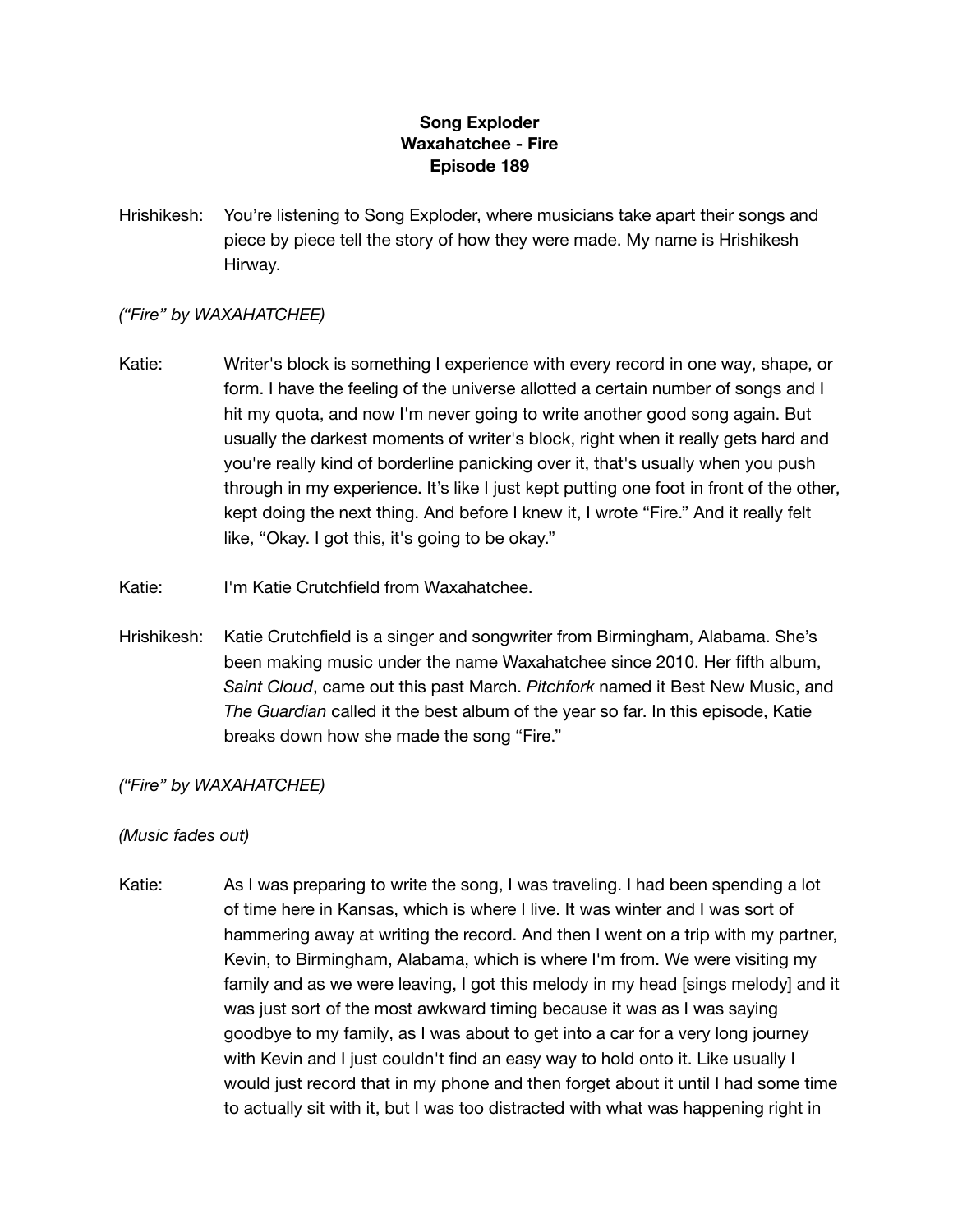front of me. So I started the drive and I just repeated the melody, just sort of over and over, and I kind of would lose it for a second and then it would come back, and by the time we got to Memphis that's when I started to really put lyrics to it. And then the moment that I got home, I recorded the very first demo of the whole song.

## *(Demo electric piano)*

Katie: I gravitated toward electric piano. With every album, I usually have an instrument of choice that sort of is the thing that's inspiring me, and guitar, I am hyper aware of the chord progressions that I like tend to go to and with piano, I just know so little. Like it takes me a minute to even figure out, "Is this a C chord?" You know it's like my knowledge of it is like pretty limited. So I can like let go of some of the hang ups that I have, just because I don't really know what I'm doing, so I can kind of just stick to what sounds exciting melodically to me rather than get in my head about chord progressions and things like that. The first line that came to me was "That's what I wanted."

(Demo chorus vocals along with electric piano: "That's what I wanted / It's not as if we cry a *river, call it rain / West Memphis is on fire in the light of day")*

Katie: I wrote that as we were driving over the Mississippi River, over a bridge from Tennessee to Arkansas to West Memphis, and the sun was kind of going down and the light was reflecting, it was so bright. I was just trying to find a way to like poetically talk about that and like also talk about what I wanted in that larger moment.

#### *(Demo ends)*

Katie: You know, I had been going through a lot of dark stuff. I had just gotten sober and I had chosen to take a lot of time off from music. And I think I was having a little bit of an identity crisis, and then having these big panickey writer's block feelings. So I wanted to find a way to poetically say I can love myself through this darkness that's happening.

*(Demo chorus vocals along with electric piano: "I take it for granted / If I could love you* unconditionally / I could iron out the edges of the darkest sky / For some of us, it ain't enough / *It ain't enough")*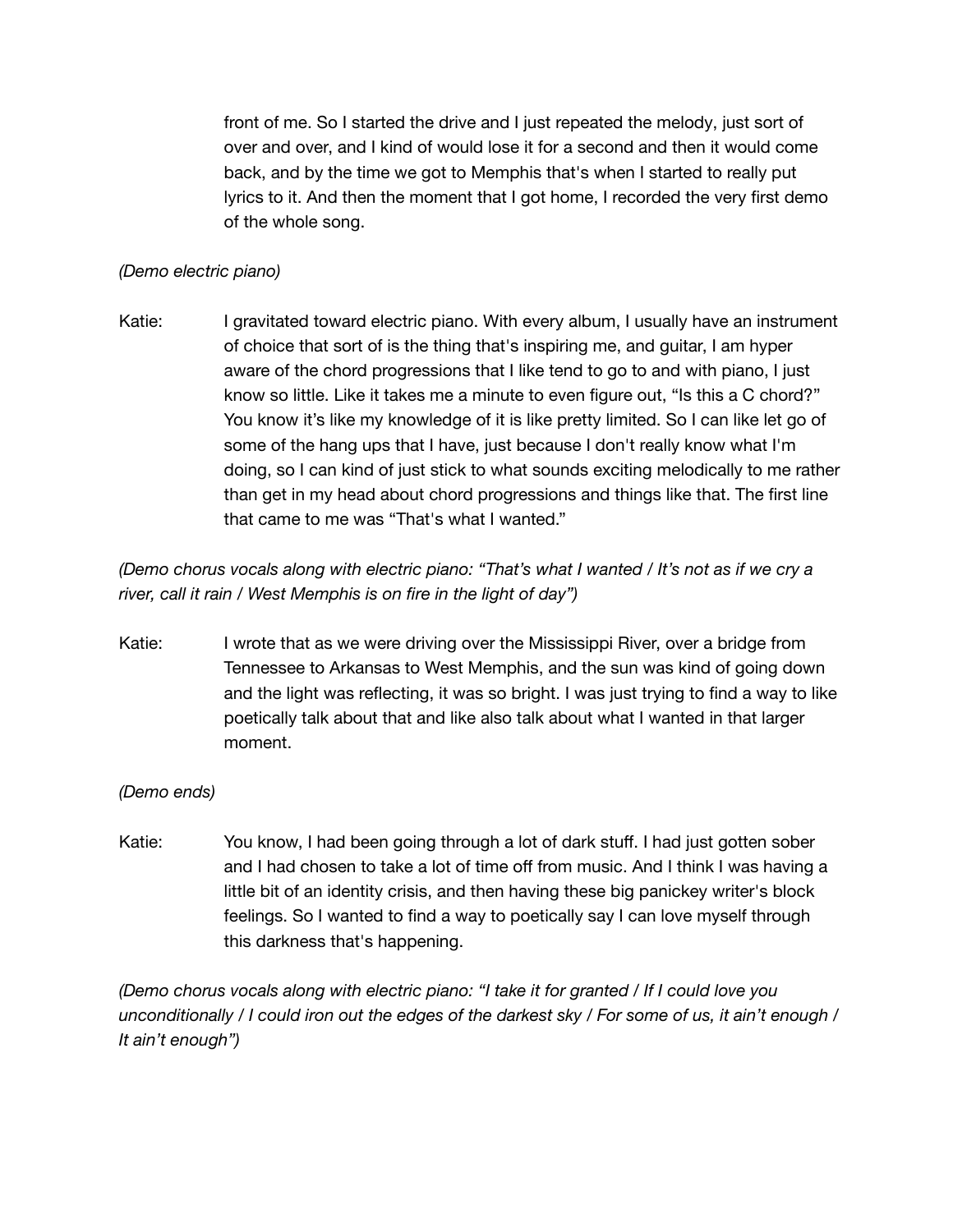Katie: I was thinking a lot at the time about unconditional love and really kind of thinking of that as like the ultimate position to take. The softness around loving anybody unconditionally, loving yourself unconditionally. I was thinking a lot about that as like something that I wanted to be able to achieve in like all my relationships so just not let it have terms, to just accept people and accept myself.

## *(Demo ends)*

Katie: So I had like a loose idea but I knew I needed help. I knew I needed like other people to come in and help me figure out what the next phase of the song was going to be. I sent the song to Brad, Brad Cook, who is the producer of the record who was really like my main collaborator on the whole thing. When you're in a project where, you're, you know, it's really just like a solo project, it's so important to have a sounding board, to have a collaborator, a person who you can bounce ideas off of, or talk to about your songs. You know, from the beginning, Brad really shared my excitement about the song and then I pretty quickly sent it to the guys who I knew were going to be the band on the record. Nick Kinsey, who's a great drummer, and Bobby Colombo and Bill Lennox, who are both in the band, Bonny Doon, an amazing band in their own right. There was one time where the band was in Durham and everybody was together and we were all demoing. And most of the songs I had written for the record were really straightforward and it really felt like, "Okay we're all just gonna set up in a room as a band and like knock all these songs out." But, you know, anytime we got to "Fire," we'd all just kind of look at each other and be like, "Let's just skip this one. We'll come back to it." And then we just ended up doing that until it was time to go into the studio. I think we were all scared to overthink it and we were scared to like make it go through a million processes. We all kind of knew like this one is going to be different. It was like there was this unspoken agreement between all of us that, "Let's tuck this one away and then when we get in the studio, we'll just see if some kind of magic happens.

# *(Electric piano)*

Katie: We made the record at Sonic Ranch in West Texas, it is a amazing studio that is a like 4,000 acre pecan ranch and there's like a compound of recording studios on the property. And I went back and re-recorded my electric piano, and then we started with the beat.

#### *(Electric piano along with kick drum)*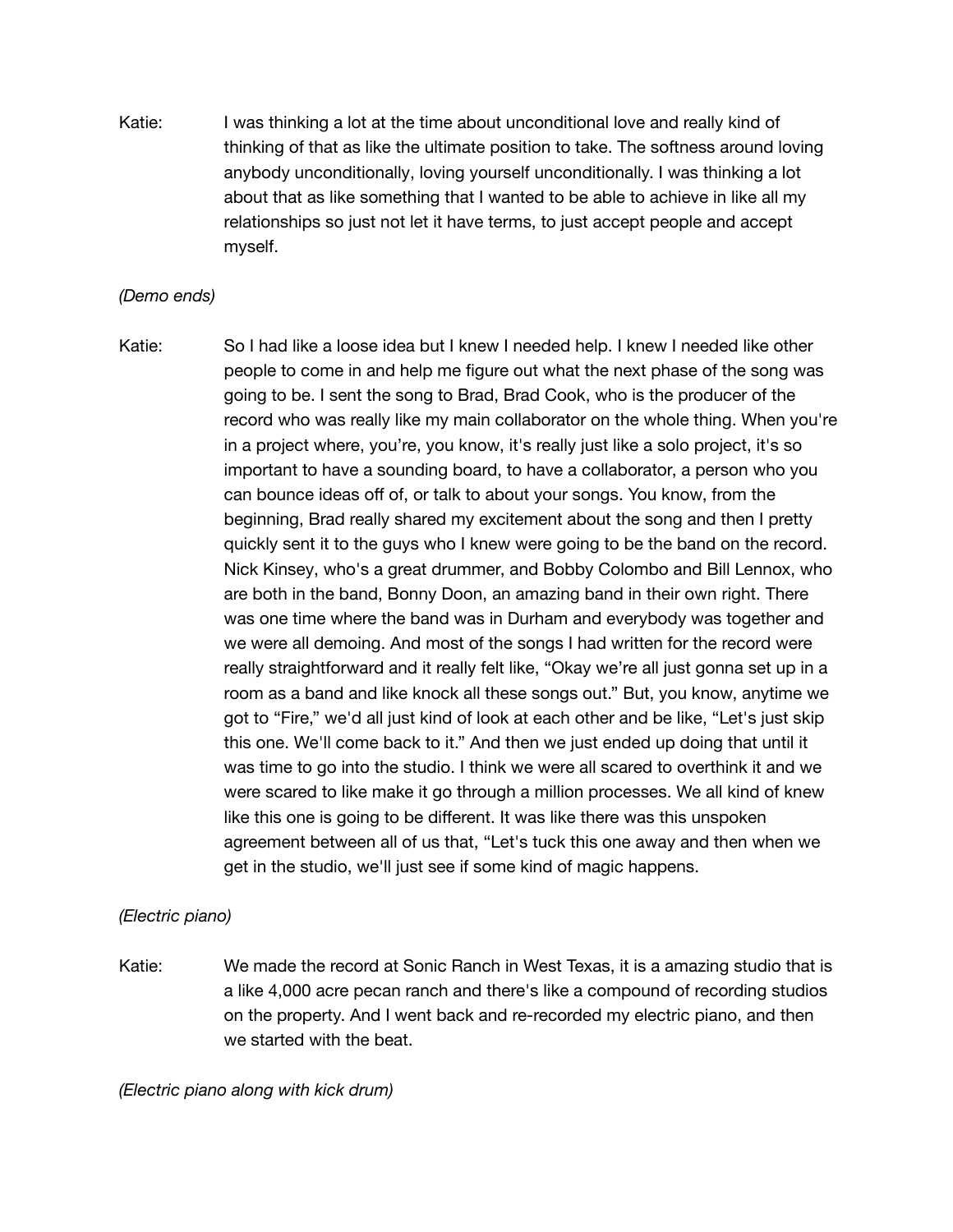Katie: So I had just anticipated like this is going to be a drum machine song and the rest of the record is going to have analog drums. So I don't know how it happened but Brad was like, "Let's get Nick in there and let's work on the drum sound to make it sound a little bit more like a drier kind of like manufactured beat."

#### *(Kick drum)*

Katie: We just recorded like a really basic sort of track just doing four-on-the-floor. And then the snare.

## *(Snare joins)*

Katie: Then he added the toms.

*(Toms join)*

Katie: The beat sort of grows and evolves.

## *(Electric piano joins the beat)*

Katie: And we were just all so excited about the drum sound. We were like, "This is actually so much better than a drum machine," because it really does feel like a performance, like there's a warmth to it.

# *(Electric piano along with beat end)*

Katie: I believe what came next were the guitars, and that was what was the most surprising about the song. I didn't really even think about guitars on the song, I kind of didn't really see it, and then Bobby just kind of pulled out this part.

# *(Picked guitar)*

Katie: He started doing that along with Nick and I was like, "Oh my goodness."

# *(Drums join picked guitar)*

Katie: And then Bill wrote this beautiful sort of complimentary lick on the song right after Bobby.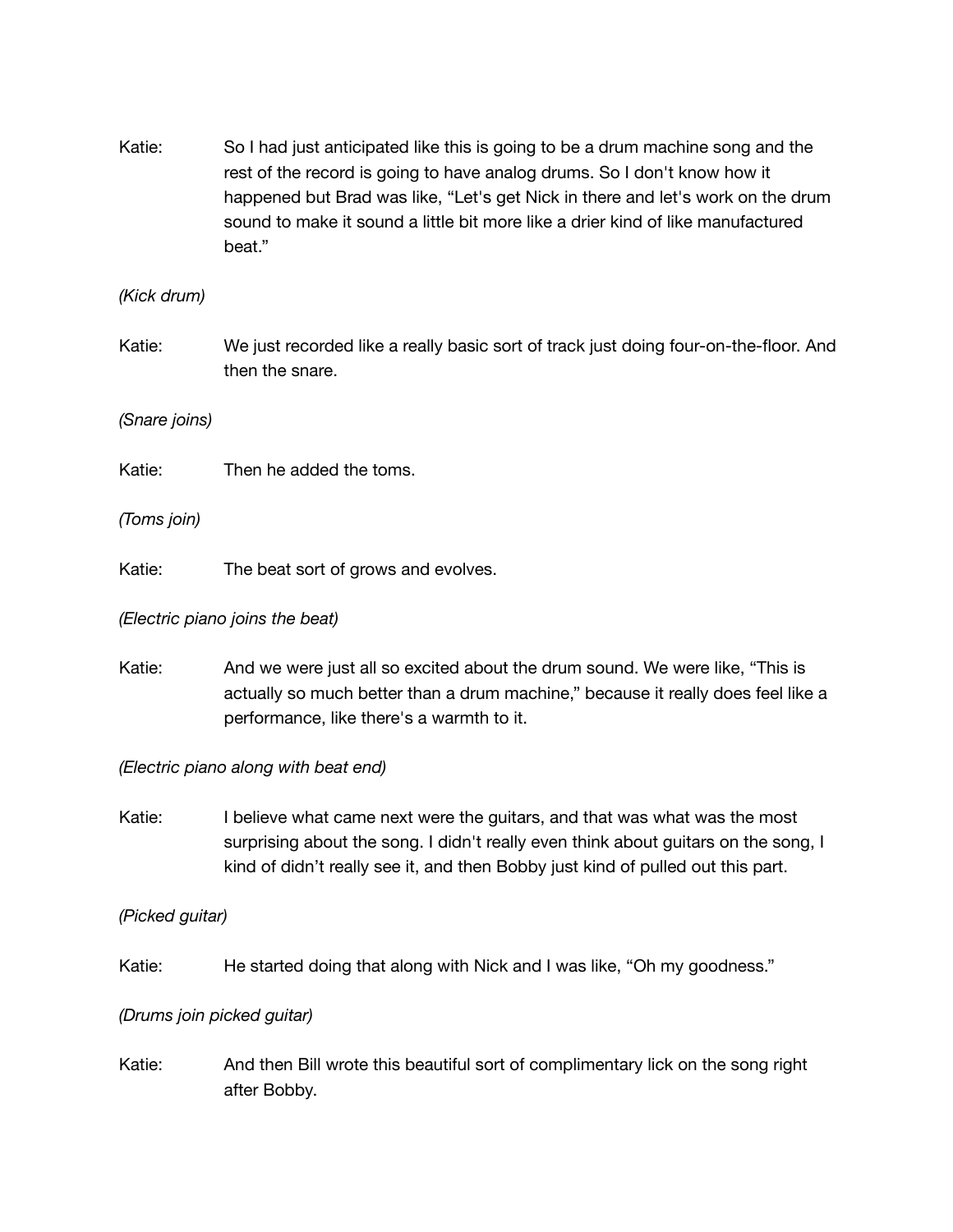## *(Electric guitar)*

## *(Picked guitar joins)*

Katie: That's just totally pulled

*(Bass joins)*

Katie: out of thin air and was not at all part of the plan and yet now I'm obsessed with it.

*(Drums join)*

*(Music ends)*

Katie: I was feeling kind of sick going into Sonic Ranch. I came to record straight from Barcelona and I had this fear of like, "I'm going to get on that long flight and I'm just going to get sick right as I'm going into the studio to make my record." And of course I did. So I was feeling really nervous about the vocals. I kind of warned everyone, which is just like a fatal flaw. I was like, "Guys, I'm going to take this slow, okay. I'm going to do like one line at a time, then we're going to need to stop and I'm going to like take a sip of my tea, and we're going to like have a breath, and then I'm going to do the next night line." And everybody was like, "Yeah, whatever you need, it's all good. Like you don't have to stress." And then I did that and it sounded so wrong, and so forced and too performative, and I was really frustrated. And then Brad was like, "Just go in there and like lay down one more scratch vocal, like just do the whole thing from top to bottom and then we'll just move on and we'll come back to vocals, don't worry about it." And I was like, "Okay," so I went in the booth, and then I did that and I walked out and everyone was like, "That's it. That's the vocal take because it just had like an ease to it."

*(Vocal take: "I take it for granted / If I could love you unconditionally / I could iron)*

(Electric piano joins: "out the edges of the darkest sky / For some of us, it ain't enough / It ain't *enough")*

Katie: I really feel like this part of the song is really for me. I was like, "I want to write a love song that's sort of about this turbulent relationship, but I want the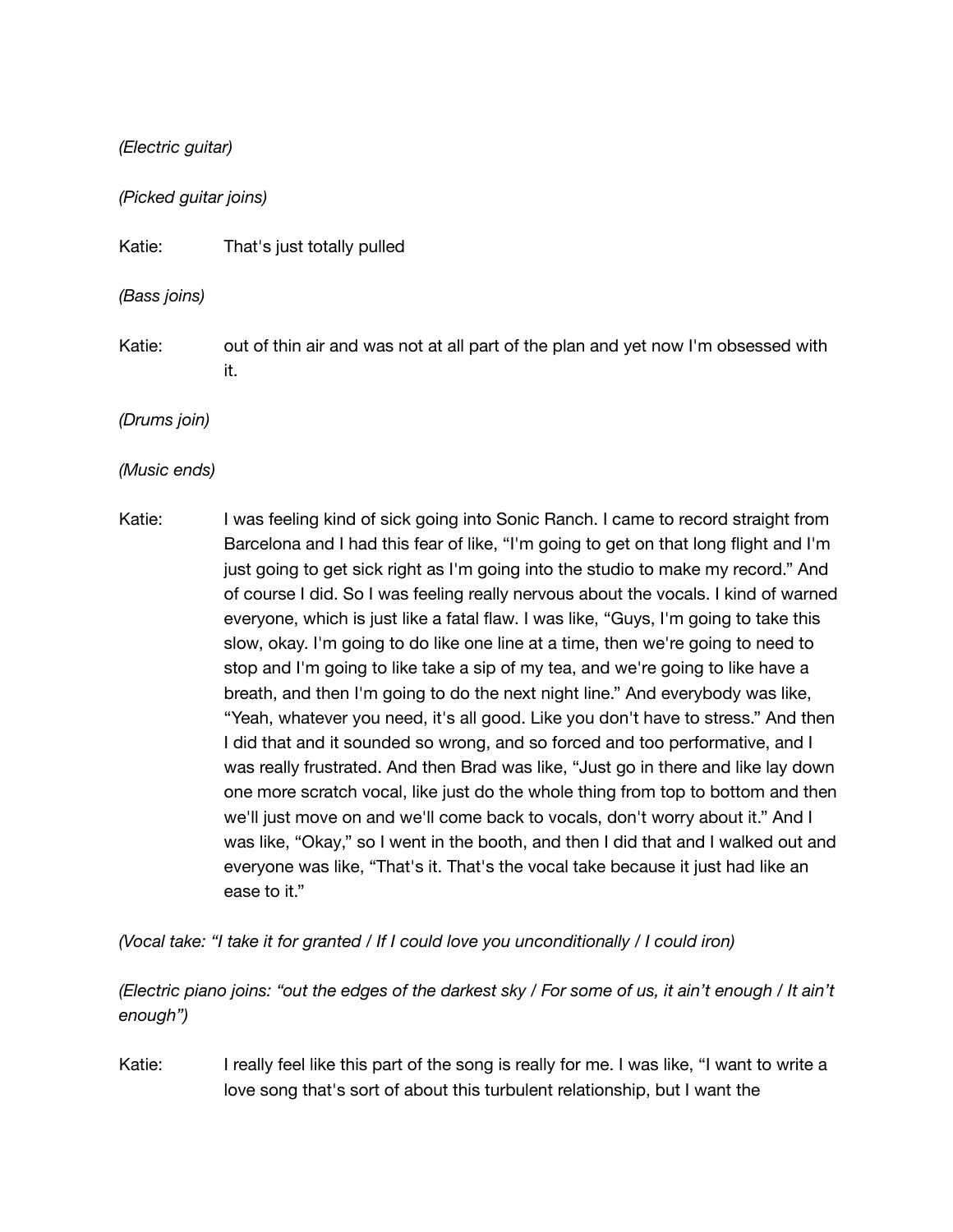relationship to be sort of between me at my best versus me at my worst, and sort of those two voices negotiating with each other and trying to come together as like one."

*(Demo first verse harmonized vocals: "And when I turn back around / Will you drain me back* out? / Will you let me believe that I broke through? / Tomorrow could feel like a hundred years *later / I'm wiser and slow and attuned")*

Katie: As sort of folky as it had become with the analog instruments, we still wanted it to feel poppy and synthy so we sort of put some layers.

*(Synths)*

Katie: Different synth and organ sounds to sort of blend, just like extra atmosphere to build the vibe of the song.

## *(Synth and organ sounds)*

Katie: The whole song at the end, when I finished recording it, I realized pretty quickly that it did kind of do everything I had set out for it to do. I don't know, stepping into that power of like, "I'm going to write this song that's going to be about this kind of tormented relationship that I have with myself and actively kind of piecing that together." Honestly, I feel like this idea of unconditional love as something that I could have and hold for myself, at least that being a goal was kind of a new thing for me. Yeah, I'm sure that in hindsight, when I look back on things in my life, I will certainly see that as a, just a step in the right direction, I guess.

# *(Electric piano along with beat)*

Katie: Even just with the sounds, even when you take the lyrics out of it, just the mood of the song is that like warm, loving, uplifting energy. Like it's supposed to make people feel good and happy and excited. And I felt like this is,

# *(Electric guitar joins)*

Katie: yeah, weirdly exactly what it was supposed to be.

*(Music ends)*